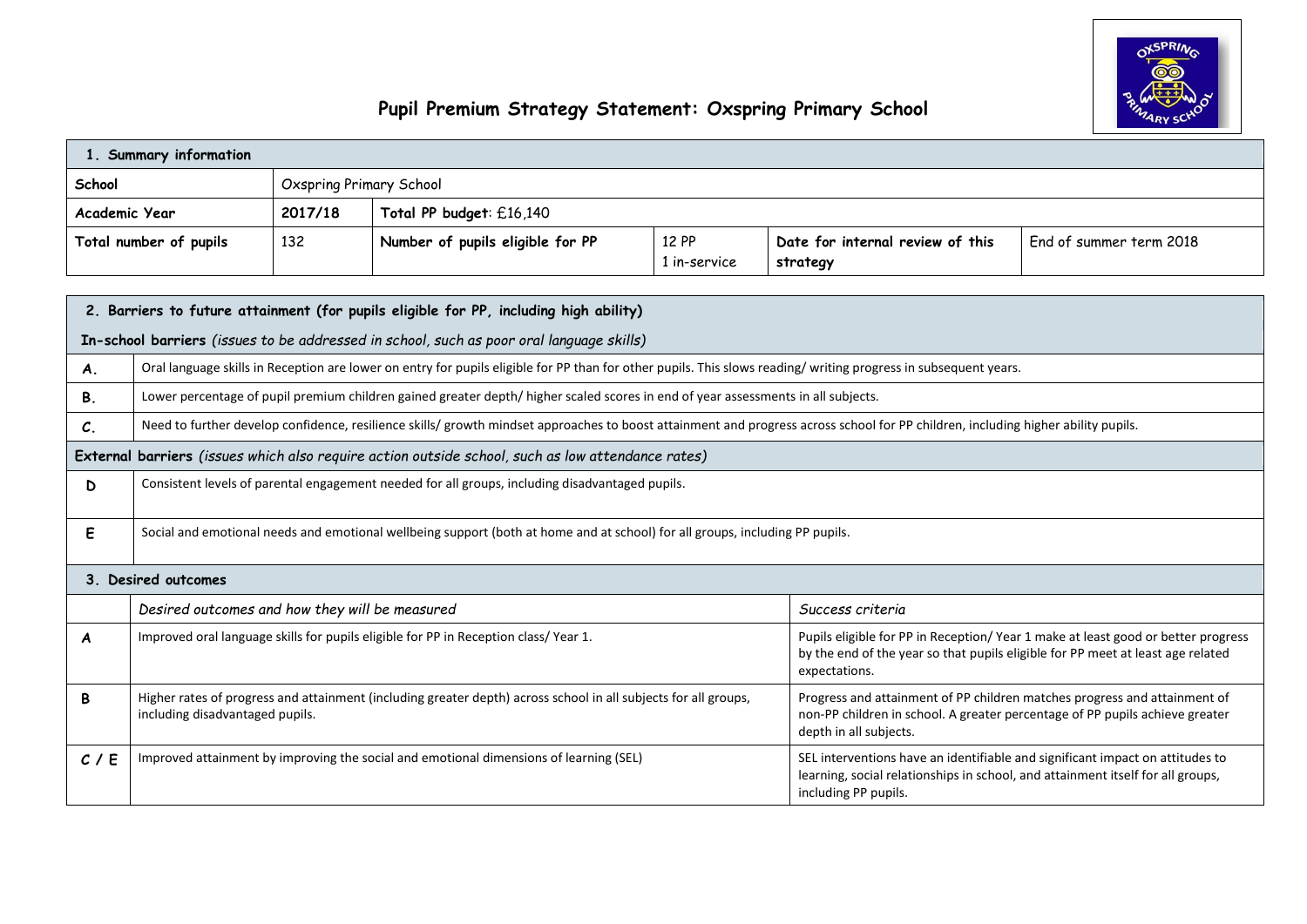**D** Consistent levels of parental engagement for all groups of pupils, including disadvantaged children. Improved understanding of how to support children with their learning.

Increased parental engagement for all groups of pupils, including disadvantaged children. Improved understanding of how to support children with their learning. Attendance of parents of PP pupils at school events matches non-PP family attendances.

| 2.<br>Attainment 2017/18                             |                                                                                              |                                                                                  |                                      |
|------------------------------------------------------|----------------------------------------------------------------------------------------------|----------------------------------------------------------------------------------|--------------------------------------|
| KS <sub>2</sub>                                      | All pupils<br>18 pupils<br>(Each child<br>$= 5.6\%$                                          | Pupils eligible for PP<br>3 pupils (includes SEND)<br>$\{each \; pupil = 33.3\%$ | <b>National (GDS in</b><br>brackets) |
| % achieving expected standard in RWM / (RWM)<br>GDS) | 78%<br>(11.1%)                                                                               | 33.3% (33.3%)                                                                    | 64% (9.8%)                           |
| % achieving expected standard in Reading (GDS)       | 89 (39%)                                                                                     | 67% (67%)                                                                        | 75% (28%)                            |
| Progress in reading                                  | $+0.74$                                                                                      | $-1.3$                                                                           | 0                                    |
| % achieving expected standard in Writing (GDS)       | 78% (11%)                                                                                    | 33.3% (33.3%)                                                                    | 78% (19.8%)                          |
| Progress in writing                                  | $-2.87$                                                                                      | $-6.91$                                                                          | U                                    |
| % achieving expected standard in Maths (GDS)         | 89% (39%)                                                                                    | 67% (33.3%)                                                                      | 76% (23.6%)                          |
| Progress in mathematics                              | $+0.21$                                                                                      | $-5.53$                                                                          | 0                                    |
|                                                      |                                                                                              |                                                                                  |                                      |
| KS1                                                  | All pupils<br>19 pupils<br>(each child<br>$= 5.3%$<br>Amended<br>following<br>pupil mobility | Pupils eligible for PP<br>$(1$ pupil)                                            | <b>National</b>                      |
| % achieving expected standard in Reading             | 100%                                                                                         | 100%                                                                             | 75.5%                                |
| % achieving expected standard in Writing             | 83%                                                                                          | 100%                                                                             | 70%                                  |
| % achieving expected standard in Maths               | 83%                                                                                          | 100%                                                                             | 76.2%                                |
| <b>Year 1 Phonics</b>                                | All pupils<br>22 pupils<br>(each child<br>$= 4.6\%$                                          | Pupils eligible for PP<br>5 pupils<br>(each child = $20\%$ )                     | <b>National</b>                      |
| % meeting the expected standard in Phonics           | 90.9%                                                                                        | 60%                                                                              | 82.6%                                |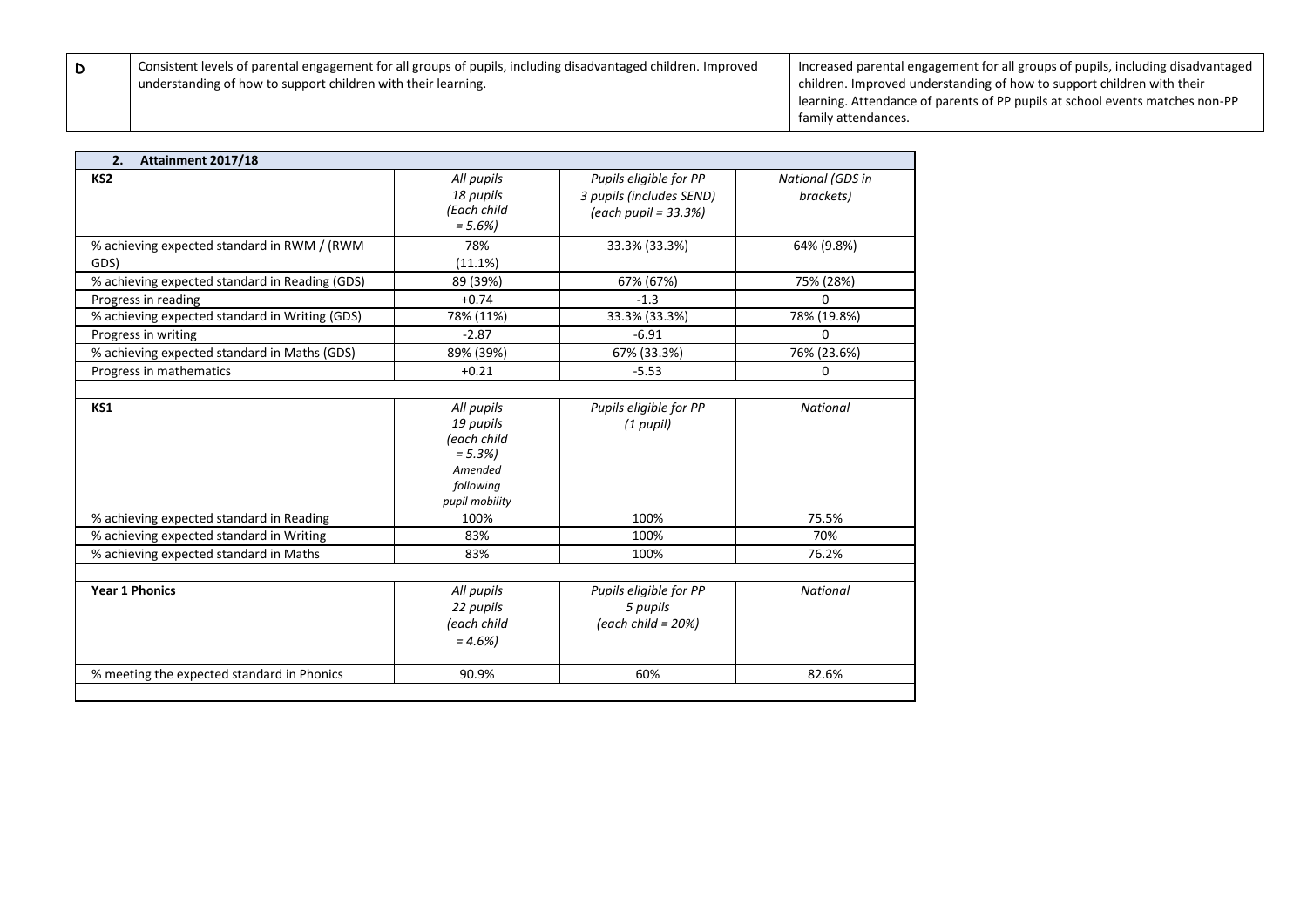## **4. Planned expenditure**

**Academic year 2017/18**

 $\mathbf{I}$ 

The three headings below enable schools to demonstrate how they are using the pupil premium to improve classroom pedagogy, provide targeted support and support whole school strategies.

| Quality of teaching for all                                                                                                                                              |                                                                                                                                                                                                                                                                                                                                                                                             |                                                                                                                                                                                                                                                                                                                                                                                                                                                                                                                                                                                   |                                                                                                                                                                                                                                                                                                                                                                                 |            |                                                           |                                                                                                                                                                                                                                                                                                                                                                                                                                                                                                                                                                                                                                                |  |  |
|--------------------------------------------------------------------------------------------------------------------------------------------------------------------------|---------------------------------------------------------------------------------------------------------------------------------------------------------------------------------------------------------------------------------------------------------------------------------------------------------------------------------------------------------------------------------------------|-----------------------------------------------------------------------------------------------------------------------------------------------------------------------------------------------------------------------------------------------------------------------------------------------------------------------------------------------------------------------------------------------------------------------------------------------------------------------------------------------------------------------------------------------------------------------------------|---------------------------------------------------------------------------------------------------------------------------------------------------------------------------------------------------------------------------------------------------------------------------------------------------------------------------------------------------------------------------------|------------|-----------------------------------------------------------|------------------------------------------------------------------------------------------------------------------------------------------------------------------------------------------------------------------------------------------------------------------------------------------------------------------------------------------------------------------------------------------------------------------------------------------------------------------------------------------------------------------------------------------------------------------------------------------------------------------------------------------------|--|--|
| Desired outcome                                                                                                                                                          | Chosen action /<br>approach                                                                                                                                                                                                                                                                                                                                                                 | What is the evidence and<br>rationale for this choice?                                                                                                                                                                                                                                                                                                                                                                                                                                                                                                                            | How will you ensure it is<br>implemented well?                                                                                                                                                                                                                                                                                                                                  | Staff lead | When will you review<br>implementation?                   | Evaluation / lessons<br>learned.<br>Action/approach to<br>continue?                                                                                                                                                                                                                                                                                                                                                                                                                                                                                                                                                                            |  |  |
| (B)<br>Higher rates of<br>progress and<br>attainment (including<br>greater depth) across<br>school in all subjects<br>for all groups, including<br>disadvantaged pupils. | Maths and<br>English subject<br>leader<br>developments -<br>carry out action<br>research into<br>schools with<br>outstanding<br>practice and<br>higher level of<br>greater depth<br>outcomes.<br>Explore<br>opportunities for<br>collaborative or<br>cooperative<br>learning<br>Purchase of<br><b>NFER</b><br>assessment<br>resources to<br>support<br>assessment for<br>learning (includes | All pupils to receive quality<br>first teaching - research<br>shows disadvantaged pupils<br>benefit most.<br>The impact of collaborative<br>approaches on learning is<br>consistently positive -<br>structured approaches with<br>well-designed tasks lead to<br>the greatest learning gains.<br>Approaches which promote<br>talk and interaction between<br>learners tend to result in the<br>best gains. (EEF)<br>Clear and accurate<br>assessments which include<br>standardised scores (ie<br>NFER tests) will support<br>target setting and question<br>level data analysis. | Provide subject leadership<br>time for action research.<br>Termly monitoring of<br>assessment outcomes.<br>Subject leader and SLT<br>monitoring of teaching.<br>Termly monitoring of<br>outcomes.<br>Pupil progress meetings held -<br>pp groups focused upon within<br>these.<br>Monitoring of provision maps<br>reflect appropriate<br>interventions based on<br>assessments. | SI/PW      | Termly<br>December 2017<br>April 2018<br><b>July 2018</b> | Good progress<br>evidenced for the 'in year'<br>pupil premium pupils (including<br>some of the SEN PP pupils)<br>within whole school tracking<br>data.<br>At the end of KS2, 33% of PP<br>pupils achieved greater depth/<br>higher scaled scores in 2018 in<br>writing and maths and 67% in<br>reading. Due to the very small<br>PP group in Year 6, individual<br>progress scores need to be<br>considered as the results of<br>pupil<br>have impacted<br>one<br>significantly on the progress<br>data overall for this small<br>group.<br>Continue to focus on SEN PP<br>pupils in 2018/19. Key focus<br>on writing and maths in<br>2018/19. |  |  |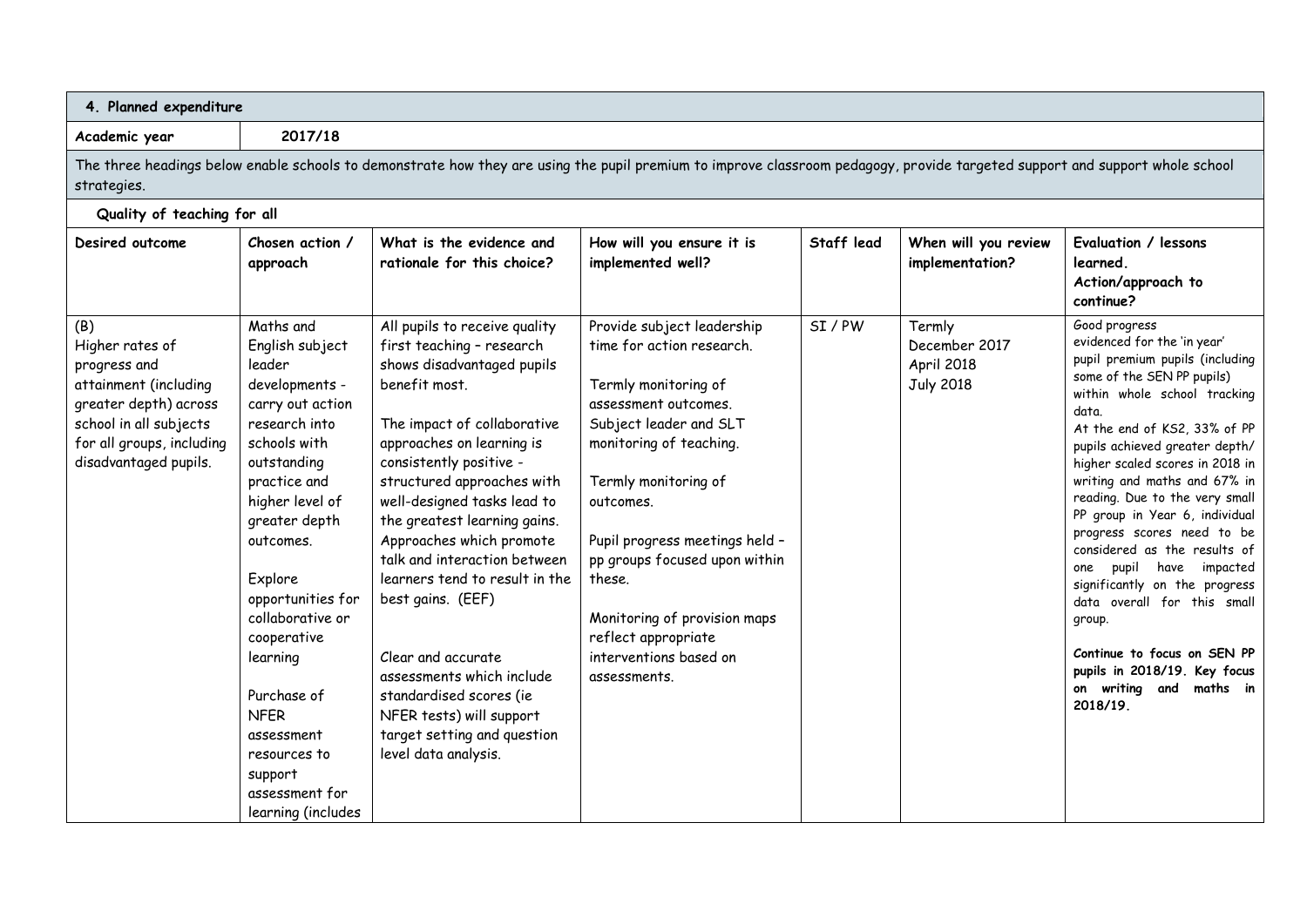|                                                                                                                            | tests,<br>assessment<br>system and test<br>support<br>materials)<br>Staff release to<br>evaluate and<br>complete pupil<br>premium<br>provision mapping<br>termly /<br>participate in<br>pupil progress                                                                             |                                                                                                                                                                                                                                                                                                                                                                                                                                                                                                                                                                               |                                                                                                                                                                                                                                                                                                                                                           |         |                  |                                                                                                                                                                                                                                                                                                                                                                                                                                                                       |
|----------------------------------------------------------------------------------------------------------------------------|------------------------------------------------------------------------------------------------------------------------------------------------------------------------------------------------------------------------------------------------------------------------------------|-------------------------------------------------------------------------------------------------------------------------------------------------------------------------------------------------------------------------------------------------------------------------------------------------------------------------------------------------------------------------------------------------------------------------------------------------------------------------------------------------------------------------------------------------------------------------------|-----------------------------------------------------------------------------------------------------------------------------------------------------------------------------------------------------------------------------------------------------------------------------------------------------------------------------------------------------------|---------|------------------|-----------------------------------------------------------------------------------------------------------------------------------------------------------------------------------------------------------------------------------------------------------------------------------------------------------------------------------------------------------------------------------------------------------------------------------------------------------------------|
|                                                                                                                            | meetings<br>Implement use of<br><b>SEESAW APP</b><br>for collation of<br>evidence and<br>support tracking<br>/ assessment.                                                                                                                                                         |                                                                                                                                                                                                                                                                                                                                                                                                                                                                                                                                                                               |                                                                                                                                                                                                                                                                                                                                                           |         |                  |                                                                                                                                                                                                                                                                                                                                                                                                                                                                       |
| $(C \text{ and } E)$<br>Improved attainment<br>by improving the social<br>and emotional<br>dimensions of learning<br>(SEL) | Develop SEL<br>through whole<br>school<br>assemblies.<br>Establish whole<br>school scheme<br>for PSHE,<br>including SEL in<br>classrooms.<br>Staff CPD<br>around PSHE and<br>SEL - effective<br>practice and its<br>impact.<br>Agree sensitive<br>and targeted<br>intervention may | SEL interventions have an<br>identifiable and significant<br>impact on attitudes to<br>learning, social relationships<br>in school, and attainment<br>itself<br>(four<br>months'<br>additional<br>progress<br>on<br>average).<br>Improvements appear more<br>likely when approaches are<br>embedded<br>into<br>routine<br>educational<br>practices, and<br>supported by professional<br>development and training for<br>staff<br>SEL<br>programmes<br>benefit<br>to<br>appear<br>disadvantaged<br>low-<br>or<br>attaining pupils more than<br>other pupils, though all pupils | Skills should be taught<br>purposefully and explicitly<br>linked to direct learning in<br>schools, encouraging pupils to<br>apply the skills they learn.<br>Teachers and other school<br>staff can effectively support<br>these approaches, particularly<br>with appropriate professional<br>development<br>Involve role of Pupil Parliament<br>Class MPs | EW / SI | <b>July 2018</b> | Rigorous plan for whole<br>school assemblies<br>implemented with high<br>profile on SEL for all<br>pupils.<br>Whole school scheme for<br>PSHE established -<br>implementation following<br>staff CPD.<br>Targeted interventions for<br>vulnerable pupils, along with<br>access to EHA.<br>Effective support from<br>Educational Psychologist -<br>completed observations,<br>provided advice and staff<br>CPD.<br>Monitoring activities<br>evidence impact on pupils' |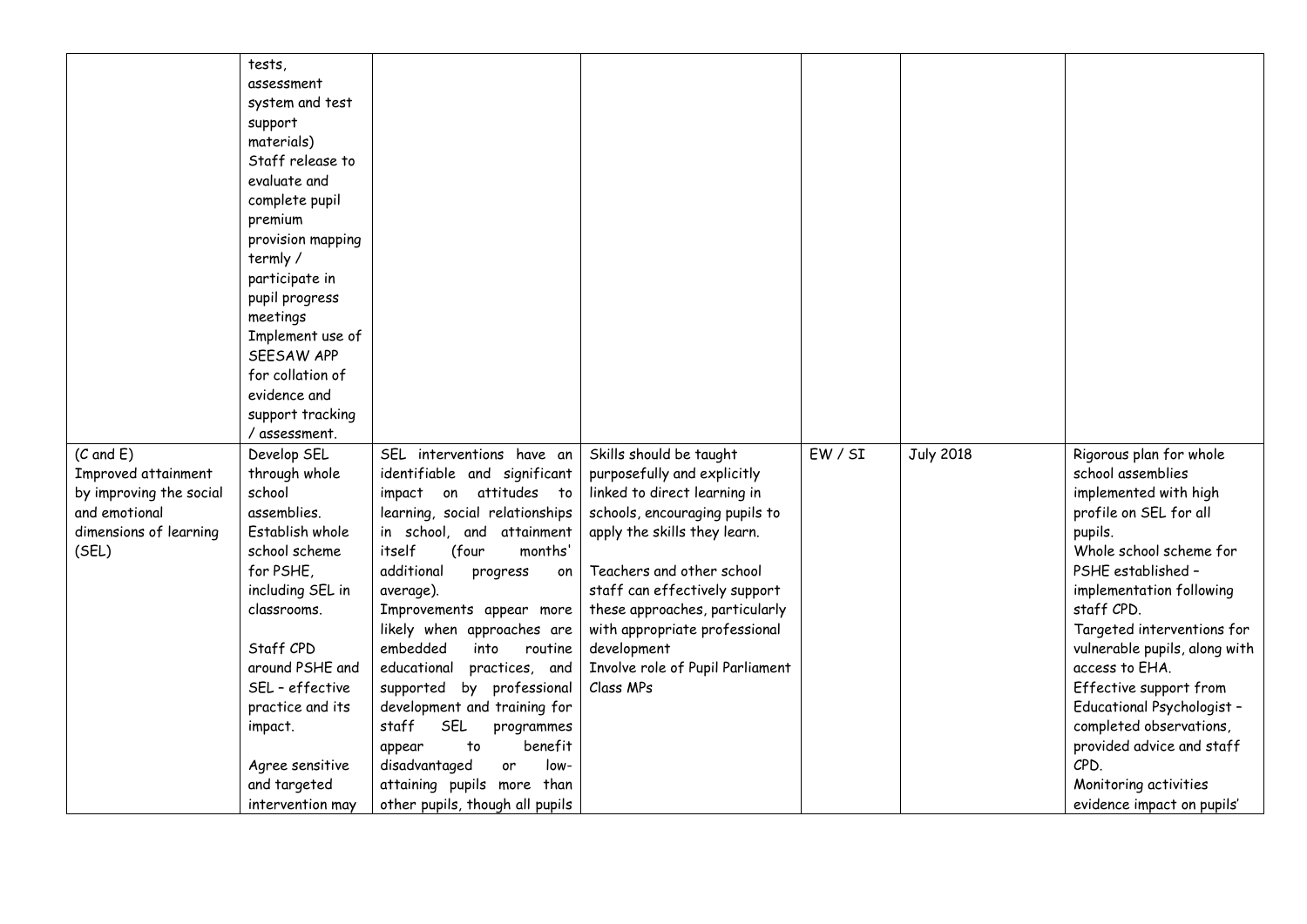| benefit at risk or<br>more vulnerable<br>pupils - include<br>use of TAs | benefit<br>average.<br>on<br>Approaches have been found<br>to be effective from nursery<br>to secondary school. |  | positive attitudes towards<br>learning.<br>Further extend this in<br>2018-19 |
|-------------------------------------------------------------------------|-----------------------------------------------------------------------------------------------------------------|--|------------------------------------------------------------------------------|
| Purchase support<br>from Educational<br>Psychologist.                   | (EEF)                                                                                                           |  |                                                                              |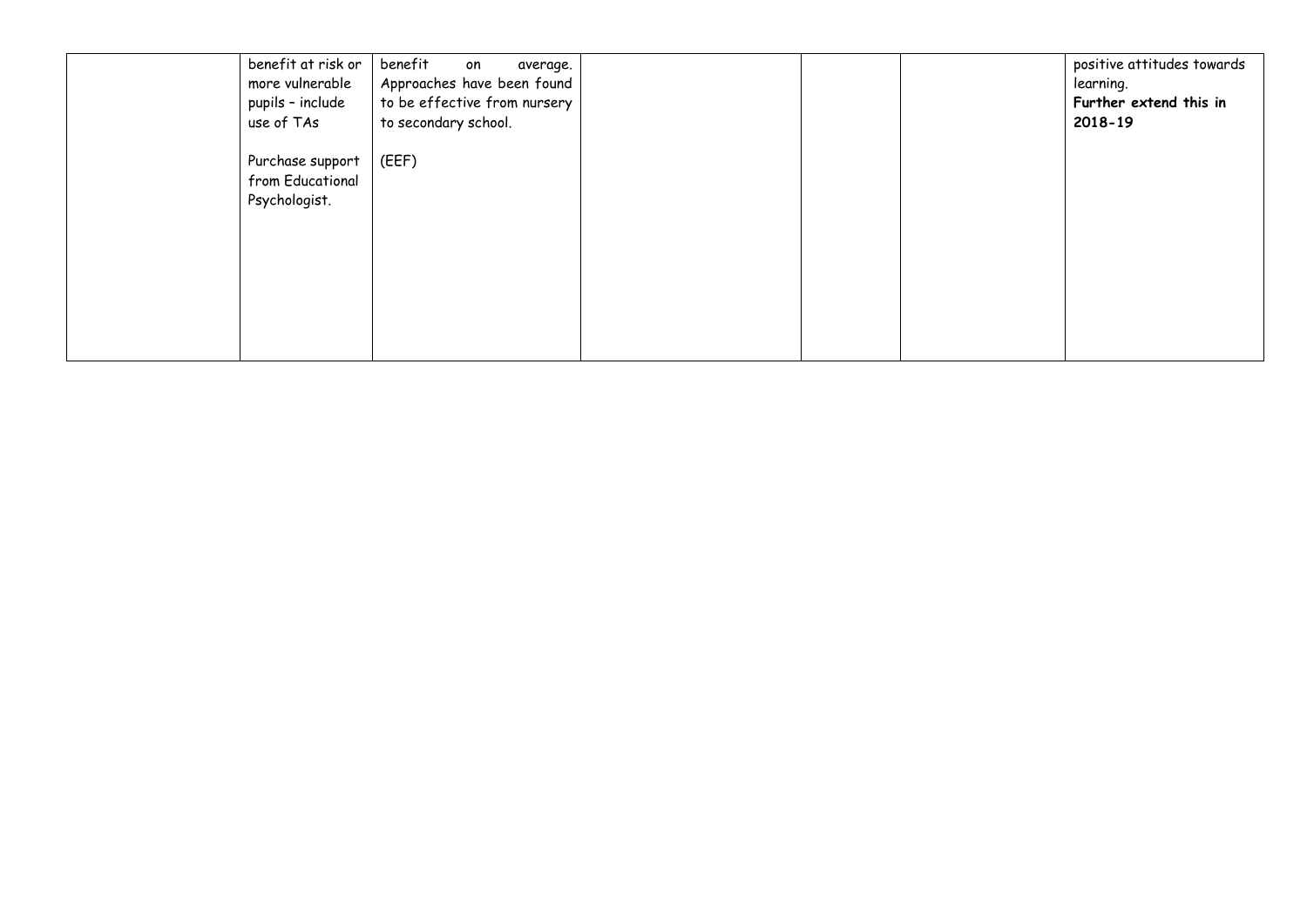| (D)<br>Consistent levels of<br>parental engagement<br>for all groups of pupils,<br>including disadvantaged<br>children. Improved<br>understanding of how<br>to support children<br>with their learning. | Establish<br>workshops for<br>parents to<br>provide updates<br>of how to<br>support pupils<br>with their<br>learning.<br>Provide learning<br>support tools and<br>links on school<br>website.<br>Target parents'<br>attendance at<br>parents' evenings.<br>Review parent<br>evening<br>information<br>sharing - include<br>specific targets<br>for supporting<br>learning at home.<br>Purchase My<br>Maths / times<br>tables resources. | The association between<br>parental involvement and a<br>child's academic success is<br>well established.<br>Two recent meta-analyses<br>from the USA suggested<br>that increasing parental<br>involvement in primary and<br>secondary schools had on<br>average 2-3 months positive<br>impact. (EEF) | Further increase opportunities<br>for new starter parents -<br>evidence shows that parental<br>engagement is often easier to<br>achieve with parents of very<br>young children.<br>Provide website updates of<br>approaches to support parents<br>in working with their children.<br>Provide a flexible approach to<br>allow parental involvement to<br>fit around their schedule<br>Parents of older children may<br>appreciate short sessions at<br>flexible times to involve them.<br>Consider how to make school<br>welcoming for parents whose<br>own experience of school may<br>not have been positive.<br>Provide some simple, practical<br>ways that parents can support<br>their children in ways that do<br>not require a high level of<br>ability (e.g. by ensuring that<br>students have an environment<br>where they can work at home)?<br>Review feedback from parents'<br>/ parental questionnaires | SI/PW      | <b>July 2018</b>                        | A range of workshops for<br>parents were held to<br>provide updates of how to<br>support pupils with their<br>learning and feedback was<br>very positive.<br>Learning support tools and<br>links have been made<br>available on school website,<br>which need to be further<br>developed in 2018-19.<br>Parents' attendance at<br>parents' evenings has been<br>closely tracked and all<br>staff provide follow up on a<br>one to one basis with any<br>parent who does not<br>attend. Internal online<br>system for tracking<br>attendance at parents'<br>evenings in place.<br>My Maths is embedded<br>throughout Year 2 to Year<br>6 and is impacting<br>positively on pupils<br>confidence.<br>This needs to be further<br>developed in 2018-19. |
|---------------------------------------------------------------------------------------------------------------------------------------------------------------------------------------------------------|-----------------------------------------------------------------------------------------------------------------------------------------------------------------------------------------------------------------------------------------------------------------------------------------------------------------------------------------------------------------------------------------------------------------------------------------|-------------------------------------------------------------------------------------------------------------------------------------------------------------------------------------------------------------------------------------------------------------------------------------------------------|---------------------------------------------------------------------------------------------------------------------------------------------------------------------------------------------------------------------------------------------------------------------------------------------------------------------------------------------------------------------------------------------------------------------------------------------------------------------------------------------------------------------------------------------------------------------------------------------------------------------------------------------------------------------------------------------------------------------------------------------------------------------------------------------------------------------------------------------------------------------------------------------------------------------|------------|-----------------------------------------|------------------------------------------------------------------------------------------------------------------------------------------------------------------------------------------------------------------------------------------------------------------------------------------------------------------------------------------------------------------------------------------------------------------------------------------------------------------------------------------------------------------------------------------------------------------------------------------------------------------------------------------------------------------------------------------------------------------------------------------------------|
| Total budgeted cost: £2,640                                                                                                                                                                             |                                                                                                                                                                                                                                                                                                                                                                                                                                         |                                                                                                                                                                                                                                                                                                       |                                                                                                                                                                                                                                                                                                                                                                                                                                                                                                                                                                                                                                                                                                                                                                                                                                                                                                                     |            |                                         |                                                                                                                                                                                                                                                                                                                                                                                                                                                                                                                                                                                                                                                                                                                                                      |
| i. Targeted support                                                                                                                                                                                     |                                                                                                                                                                                                                                                                                                                                                                                                                                         |                                                                                                                                                                                                                                                                                                       |                                                                                                                                                                                                                                                                                                                                                                                                                                                                                                                                                                                                                                                                                                                                                                                                                                                                                                                     |            |                                         |                                                                                                                                                                                                                                                                                                                                                                                                                                                                                                                                                                                                                                                                                                                                                      |
| Desired outcome                                                                                                                                                                                         | Chosen<br>action/approach                                                                                                                                                                                                                                                                                                                                                                                                               | What is the evidence and<br>rationale for this choice?                                                                                                                                                                                                                                                | How will you ensure it is<br>implemented well?                                                                                                                                                                                                                                                                                                                                                                                                                                                                                                                                                                                                                                                                                                                                                                                                                                                                      | Staff lead | When will you review<br>implementation? | Evaluation / lessons<br>learned.                                                                                                                                                                                                                                                                                                                                                                                                                                                                                                                                                                                                                                                                                                                     |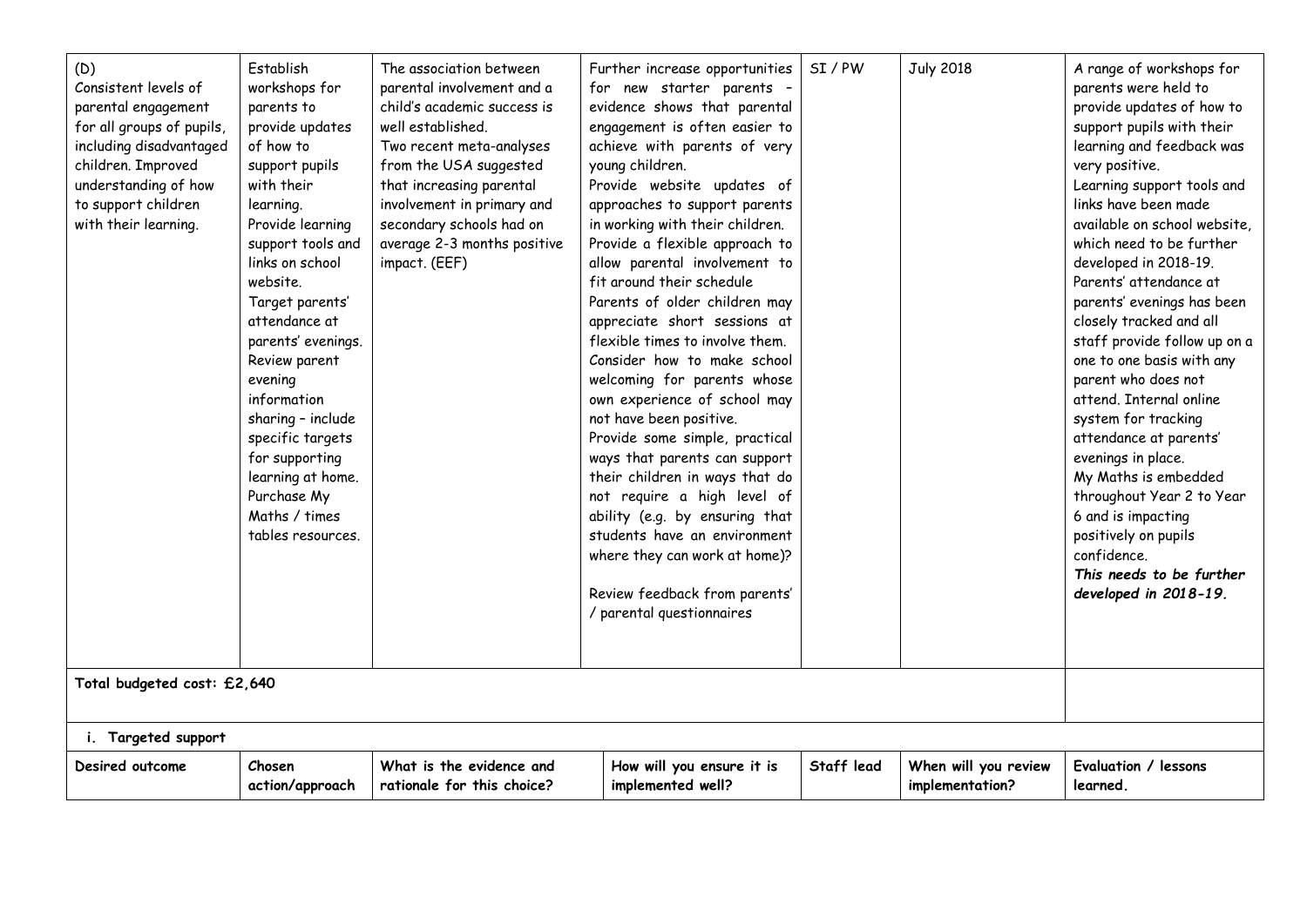|                                                                                                        |                                                                                                                                                     |                                                                                                                                                                                                                                                                                                                                                      |                                                                                                                                        |           |                                    | Action/approach to<br>continue?                                                                                                  |
|--------------------------------------------------------------------------------------------------------|-----------------------------------------------------------------------------------------------------------------------------------------------------|------------------------------------------------------------------------------------------------------------------------------------------------------------------------------------------------------------------------------------------------------------------------------------------------------------------------------------------------------|----------------------------------------------------------------------------------------------------------------------------------------|-----------|------------------------------------|----------------------------------------------------------------------------------------------------------------------------------|
| (A)<br>Improved oral language<br>skills for pupils eligible<br>for<br>PP in Reception class/<br>Year 1 | CPD for staff<br>$(SENCO + TAs)$<br>on speech and<br>language<br>interventions.<br>SLA support<br>from<br>Communication<br>and Interaction<br>Team. | All pupils receive quality first<br>teaching - research<br>shows disadvantaged pupils<br>benefit most. Research into<br>progress of disadvantaged<br>children in EYFS focuses on<br>vocabulary development.<br>Important to ensure<br>disadvantaged pupils engage in<br>quality, language rich<br>interactions in order to ensure<br>later progress. | CPD selected carefully.<br>Resources used to identify<br>need.<br>Interventions with TAs<br>monitored to ensure CPD<br>has had impact. | <b>NR</b> | Termly pupil progress<br>meetings. | Positive impact of oral<br>language developments.<br>Quality of adult / pupil<br>interactions noted in<br>monitoring activities. |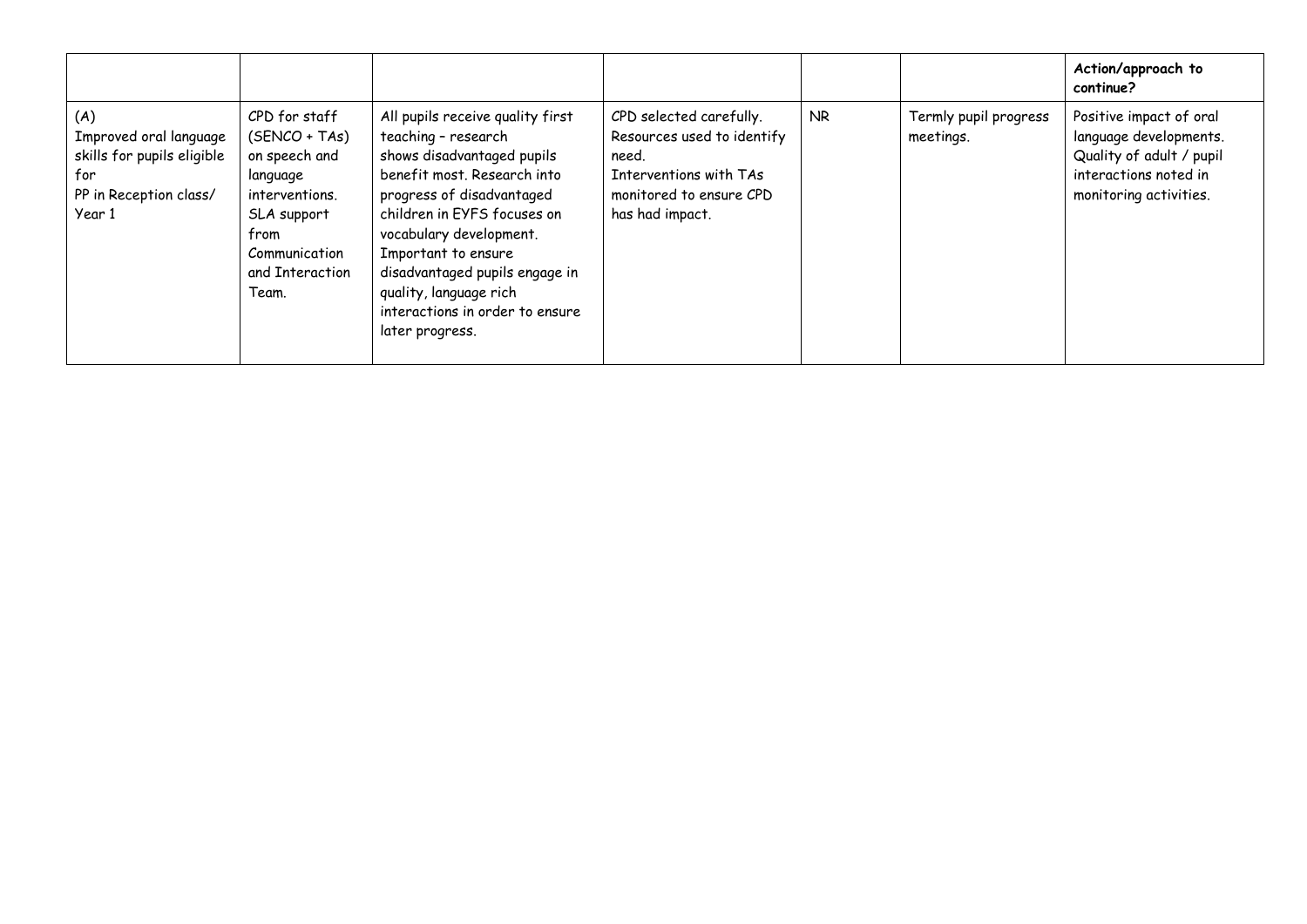| (B)<br>Higher rates of<br>progress and<br>attainment (including<br>greater depth) across<br>school in all subjects<br>for all groups, including<br>disadvantaged pupils.<br>Total budgeted cost: £9,000 | Teacher and TA<br>Phonics and<br>spelling<br>interventions -<br>small group work.<br>Early<br>interventions and<br>Precision<br>Teaching<br>EYFS - Teacher<br>and TA led maths<br>booster groups -<br>focus on number<br>skills<br>Teacher/TA 1:1<br>Precision<br>teaching and<br>small group<br>support for Y2<br>and Y6 SATs<br>preparation. | Some pupils need targeted<br>support to catch up. Such<br>programmes have been shown to<br>be effective in research<br>projects.<br>Previous use in school of these<br>interventions has had positive<br>impact on pupil attainment.<br>Overall, the pattern is that<br>small group tuition is effective<br>and the smaller the group the<br>better, e.g. groups of two have<br>slightly higher impact than<br>groups of three, but slightly<br>lower impact than one to one<br>tuition. Some studies suggest<br>that greater feedback from the<br>teacher, more sustained<br>engagement in smaller groups, or<br>work which is more closely<br>matched to learners' needs<br>explains this impact. (EEF) | Organise timetable to<br>ensure staff delivering<br>interventions have<br>sufficient preparation and<br>delivery time.<br>TAs record progress each<br>week. Progress reviewed<br>regularly,<br>Small group tuition is most<br>likely to be effective if it<br>is targeted at pupils'<br>specific needs - monitor<br>delivery and impact.<br>(One to one tuition and<br>small group tuition are both<br>effective interventions.<br>However, the cost<br>effectiveness of one to two<br>and one to three indicates<br>that greater use of these<br>approaches may be<br>worthwhile - EEF) | SI/PW         | December 2017<br>April 2018<br><b>July 2018</b> | Impact of precision<br>teaching on pupil progress<br>evidenced in 'in year' school<br>tracking data.<br>Impact of staff CPD on<br>teachers and TAs -<br>focused and specific small<br>step interventions.<br>Further extend in 2018-<br>19 with wider range of<br>targeted interventions. |  |  |  |
|---------------------------------------------------------------------------------------------------------------------------------------------------------------------------------------------------------|------------------------------------------------------------------------------------------------------------------------------------------------------------------------------------------------------------------------------------------------------------------------------------------------------------------------------------------------|-----------------------------------------------------------------------------------------------------------------------------------------------------------------------------------------------------------------------------------------------------------------------------------------------------------------------------------------------------------------------------------------------------------------------------------------------------------------------------------------------------------------------------------------------------------------------------------------------------------------------------------------------------------------------------------------------------------|------------------------------------------------------------------------------------------------------------------------------------------------------------------------------------------------------------------------------------------------------------------------------------------------------------------------------------------------------------------------------------------------------------------------------------------------------------------------------------------------------------------------------------------------------------------------------------------|---------------|-------------------------------------------------|-------------------------------------------------------------------------------------------------------------------------------------------------------------------------------------------------------------------------------------------------------------------------------------------|--|--|--|
|                                                                                                                                                                                                         |                                                                                                                                                                                                                                                                                                                                                |                                                                                                                                                                                                                                                                                                                                                                                                                                                                                                                                                                                                                                                                                                           |                                                                                                                                                                                                                                                                                                                                                                                                                                                                                                                                                                                          |               |                                                 |                                                                                                                                                                                                                                                                                           |  |  |  |
| iii. Other approaches                                                                                                                                                                                   |                                                                                                                                                                                                                                                                                                                                                |                                                                                                                                                                                                                                                                                                                                                                                                                                                                                                                                                                                                                                                                                                           |                                                                                                                                                                                                                                                                                                                                                                                                                                                                                                                                                                                          |               |                                                 |                                                                                                                                                                                                                                                                                           |  |  |  |
| Desired outcome                                                                                                                                                                                         | Chosen action /<br>approach                                                                                                                                                                                                                                                                                                                    | What is the evidence and<br>rationale for this choice?                                                                                                                                                                                                                                                                                                                                                                                                                                                                                                                                                                                                                                                    | How will you ensure it is<br>implemented well?                                                                                                                                                                                                                                                                                                                                                                                                                                                                                                                                           | Staff<br>lead | When will you review<br>implementation?         | Evaluation / lessons<br>learned.<br>Action/approach to<br>continue?                                                                                                                                                                                                                       |  |  |  |